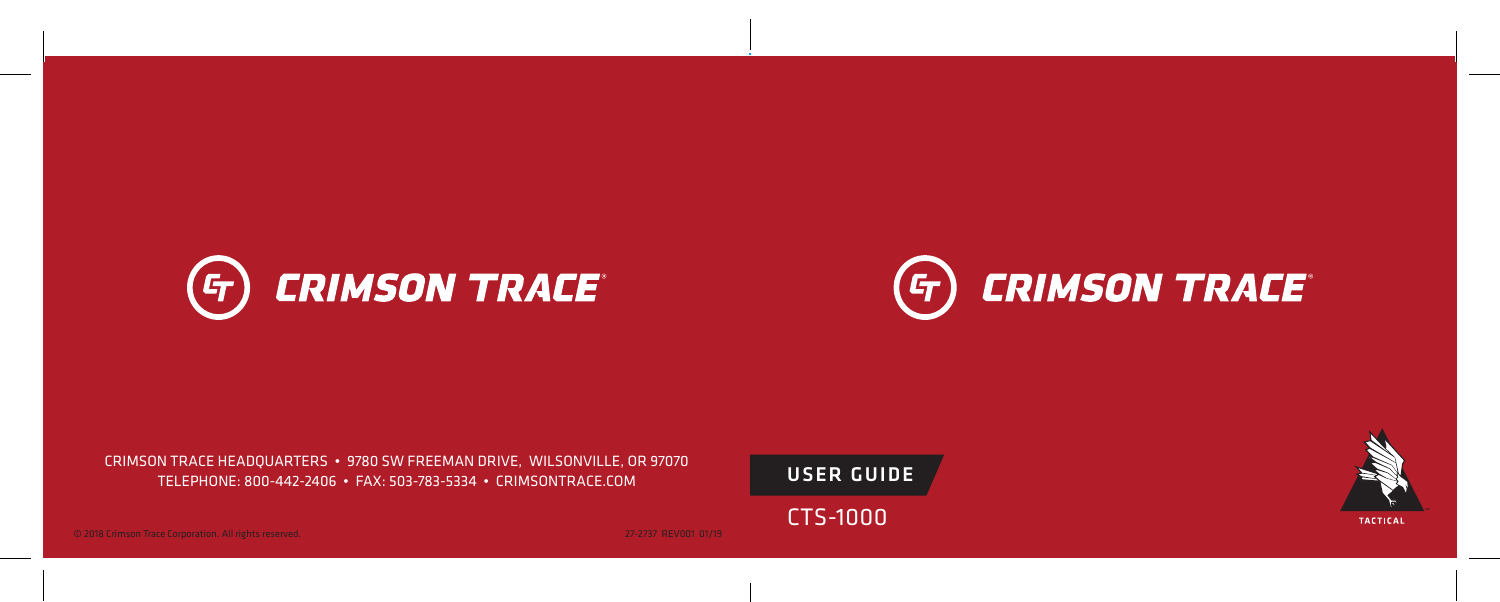# PLEASE READ THE ENTIRE MANUAL

#### FAILURE TO FOLLOW THESE INSTRUCTIONS AND PROCEDURES MAY RESULT IN INJURY OR DEATH.

Always follow firearm safety rules as outlined by the firearms manufacturer.

Keep this and all firearm related products locked and secured from children or other unauthorized users.

# CONTENTS

WARNING: UNLOAD YOUR FIREARM BEFORE INSTALLING OR REMOVING YOUR CRIMSON TRACE SIGHT. FIRST REMOVE THE MAGAZINE FROM THE FIREARM. SECOND, VISUALLY AND MANUALLY CHECK AND CLEAR THE CHAMBER AND ACTION OF AMMUNITION.

# QUICK START

• Power On: With a battery installed, press and hold either brightness  $\blacktriangle\blacktriangledown$  adjustment button for three seconds to power up the sight to the last used intensity. NOTE: With initial battery installation the CTS-1000 may power on in the lowest brightness level (night vision compatible). Increase brightness level as desired.

• Power Off: To power down the system, press and hold the rearward  $\blacktriangledown$  button for five seconds.

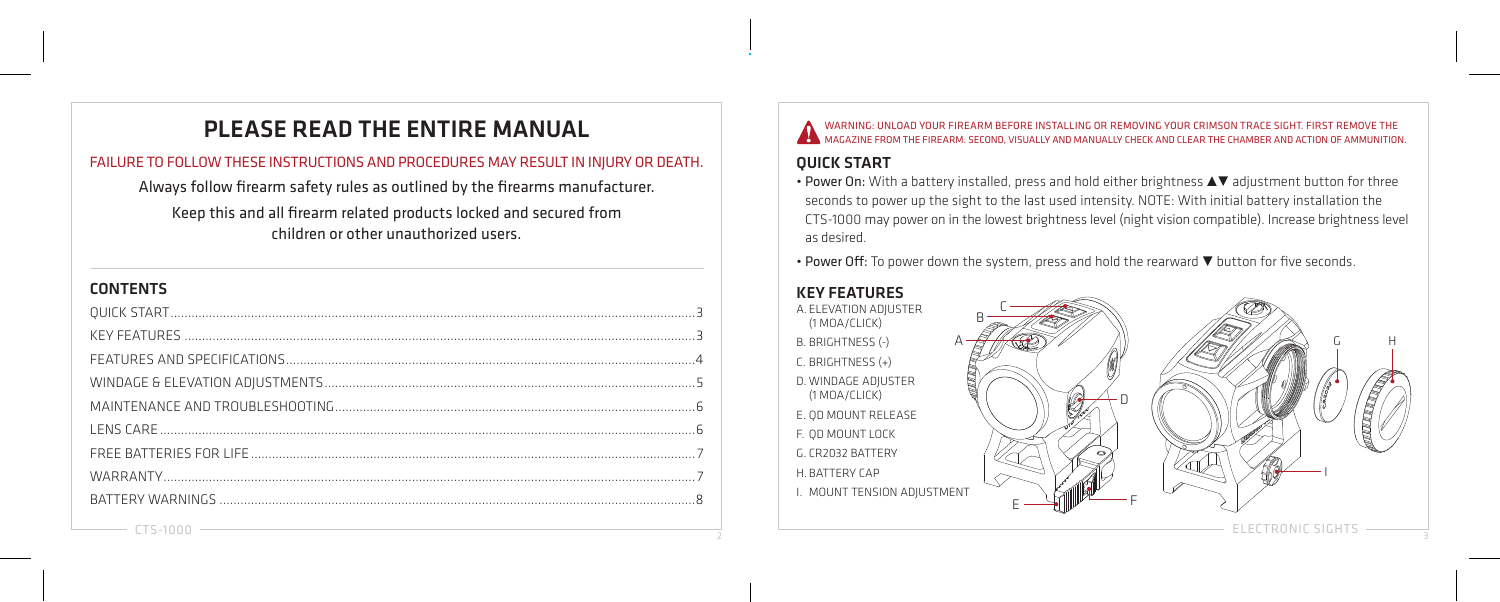### FEATURES AND SPECIFICATIONS

- Brightness: The CTS-1000 is user adjustable for 10 levels of brightness, including one night vision  $comparable$  modes. Pressing the forward  $\blacktriangle$  button will increase the brightness a single step until the maximum level has been reached. Pressing the rearward button  $\nabla$  will decrease reticle brightness until the minimum level has been reached. NOTE: The lowest levels of reticle intensity is intended to be compatible with night vision devices and may not be visible to the unaided eye.
- Intelligent Power Management: The CTS-1000 is equipped with intelligent power management to prolong battery life when not in use. In modes 8-10 the CTS-1000 will enter low power mode after a period of 4.5 hours of inactivity. NOTE: In modes 1-7, the CTS-1000 will remain on indefinitely.
- Aiming Dot: The CTS-1000 has a two MOA round dot for precise aiming. This reticle is approximately 2.1" in diameter at 100 yards. Depending on brightness and ambient conditions the size may appear to change.
- Adjustable Quick Disconnect (QD) Mount: The mount included with the CTS-1000 is user adjustable for M1913 rails in various conditions. To adjust the mount, remove the CTS-1000 from the rail and open the throw lever completely. Press inward against the cross bolt of release lever to release tension from the adjustment screw on the opposite side of the mount. Slowly tighten (CW) the screw to increase rail tension or loosen the screw (CCW) to loosen the mount. Proper tension has been achieved when mounting the system to the rail requires minimal pressure to close the locking clamp.

#### WARNING: CONFIRM THAT YOUR SIGHT IS SECURELY AND PROPERLY INSTALLED. AN IMPROPERLY INSTALLED SIGHT COULD BECOME DETACHED DURING RECOIL CAUSING INJURY.

• Battery: The CTS-1000 is powered by a single CR2032 battery. Depending on reticle intensity, ambient conditions and use, battery life may vary.

# WINDAGE AND ELEVATION ADJUSTMENTS

The CTS-1000 is fully adjustable for both windage and elevation. The adjustment screws are located on the top and right side of the sight body. Both adjustment screws are able to be turned with a cartridge case rim, coin or small screwdriver.



NOTE: Adjustments to both the windage and elevation knobs reference your Point of Impact (POI). Should your impacts be below your point of aim, dial UP to reach zero. For additional information visit www.crimsontrace.com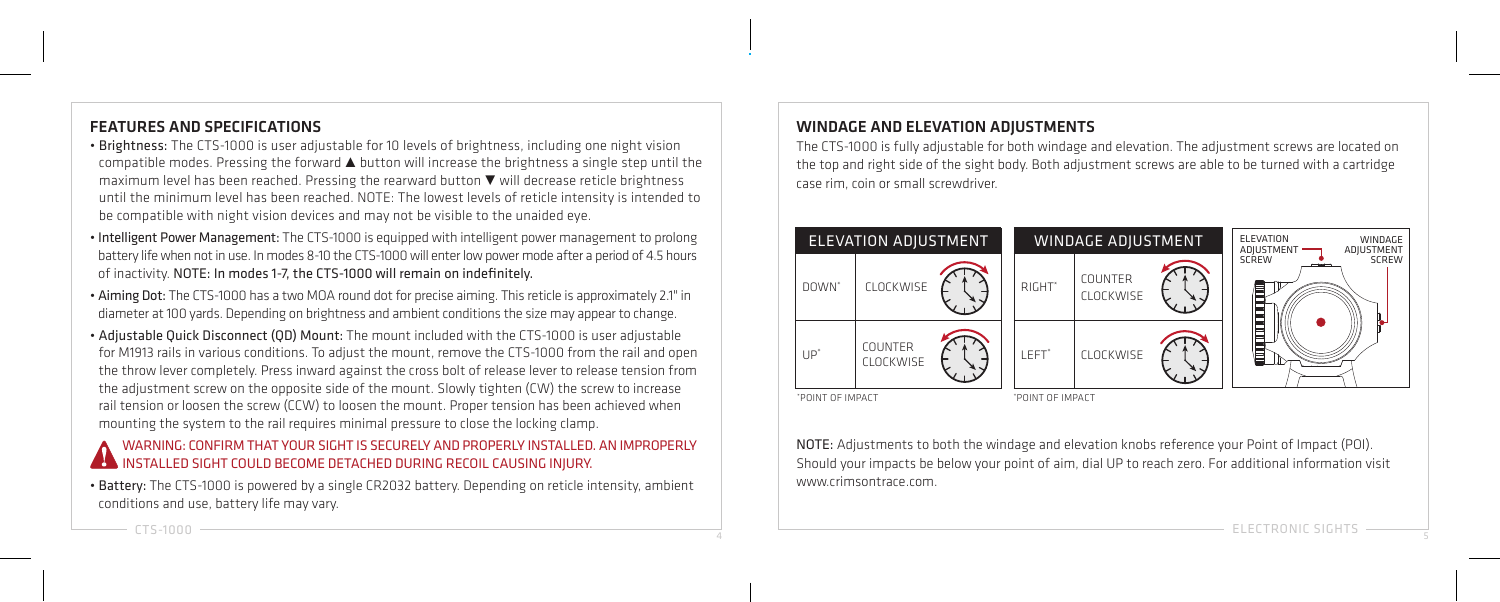#### MAINTENANCE AND TROUBLESHOOTING

The CTS-1000 requires minimal maintenance, the included CR2032 battery should provide years of service for most users. Should your sight fail to nower un, remove and replace the battery with a new CR2032 from a reputable manufacturer.

Should problems persist please contact Crimson trace customer service for additional technical support 800-442-2406 or email customer@crimsontrace.com.

# LENS CARE

The external optics of the CTS-1000 are generally resistant to scratches and common firearm cleaning chemicals. Periodically the optics may become dirty from normal use, Crimson Trace recommends using the included microfiber cloth for cleaning. Should the sight become excessively dirty, gently rinse the sight with soap and water prior to using the included microfiber cloth on the optics.

# FREE BATTERIES FOR LIFE

Your product qualifies for Free Batteries For Life! Product registration required and other terms and conditions apply. For information please visit www.crimsontrace.com/support/free\_batteries\_for\_life. or call 800-442-2406.

# 3 YEAR WARRANTY

Crimson Trace Corporation (CTC) warrants that this product will be free from defects in materials and workmanship for a period of three years from the date of original retail purchase. Terms and conditions apply. For complete warranty information please visit www.crimsontrace.com/support/warranty, or contact CTC at the address / telephone number listed on the back of this User Guide.

For warranty service call Customer Service at 800-442-2406, or email customer@crimsontrace.com for a Return Authorization Number (RMA).

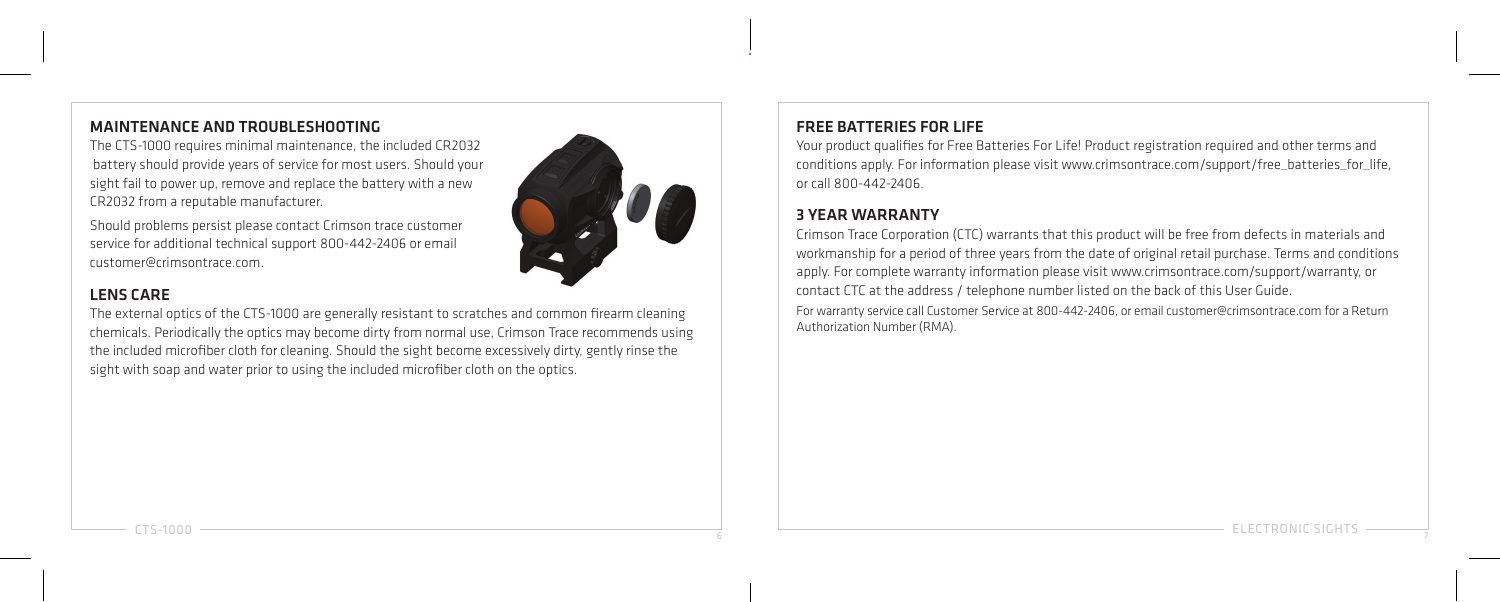#### BATTERY WARNINGS

WARNING: IF A BATTERY OPERATED ACCESSORY OR ATTACHMENT (I.E. LASER, OPTICAL SIGHT  $\blacklozenge$  OR FLASH LIGHT, ETC.) IS SUPPLIED OR USED WITH THIS FIREARM. THE FOLLOWING WARNINGS AND INSTRUCTIONS MUST BE ADHERED TO.

WARNING: KEEP BATTERIES AWAY FROM CHILDREN. THERE IS A CHEMICAL BURN HAZARD ASSOCIATED WITH BATTERIES.

WARNING: IF A NEW OR USED LITHIUM BUTTON/COIN CELL BATTERY IS SWALLOWED OR ENTERS THE BODY, IT CAN CAUSE SEVERE INTERNAL BURNS AND CAN LEAD TO DEATH IN AS LITTLE AS 2 HOURS. ALWAYS COMPLETELY SECURE THE BATTERY COMPARTMENT. IF THE BATTERY COMPARTMENT DOES NOT CLOSE SECURELY, STOP USING THE PRODUCT, REMOVE THE BATTERIES, AND KEEP IT AWAY FROM CHILDREN. IF YOU THINK BATTERIES MIGHT HAVE BEEN SWALLOWED OR PLACED INSIDE ANY PART OF THE BODY, SEEK IMMEDIATE MEDICAL ATTENTION.

- When used correctly, batteries provide a safe and dependable source of portable power. However, misuse or abuse may result in leakage, fire, or explosion.
- Batteries can explode or leak and cause burns if installed backwards, disassembled, charged, or exposed to water, fire or high temperature.
- Always take care to install your batteries correctly observing the "+" and "-" marks on the battery and the device.
- Always replace the whole set of batteries at one time, taking care not to mix old and new batteries, or batteries of different types.
- Store unused batteries in their original packaging and away from metal objects that may short-circuit them.
- Remove discharged batteries from equipment promptly to avoid possible damage from leakage.
- Never dispose of batteries in fire. (Failure to observe this precaution may result in an explosion.)
- The batteries are supplied in a charged state, and are not designed for recharging. Recharging may cause leakage, fire, or explosion.
- The batteries should be disposed of properly, including keeping them away from children.
- Dispose of used batteries immediately. Even used batteries can cause injury.

و ELECTRONIC SIGHTS المستقدم المستقدم المستقدم المستقدم المستقدم المستقدم المستقدم المستقدم المستقدم المستقدم المستقدم المستقدم المستقدم المستقدم المستقدم المستقدم المستقدم المستقدم المستقدم المستقدم المستقدم المستقدم الم